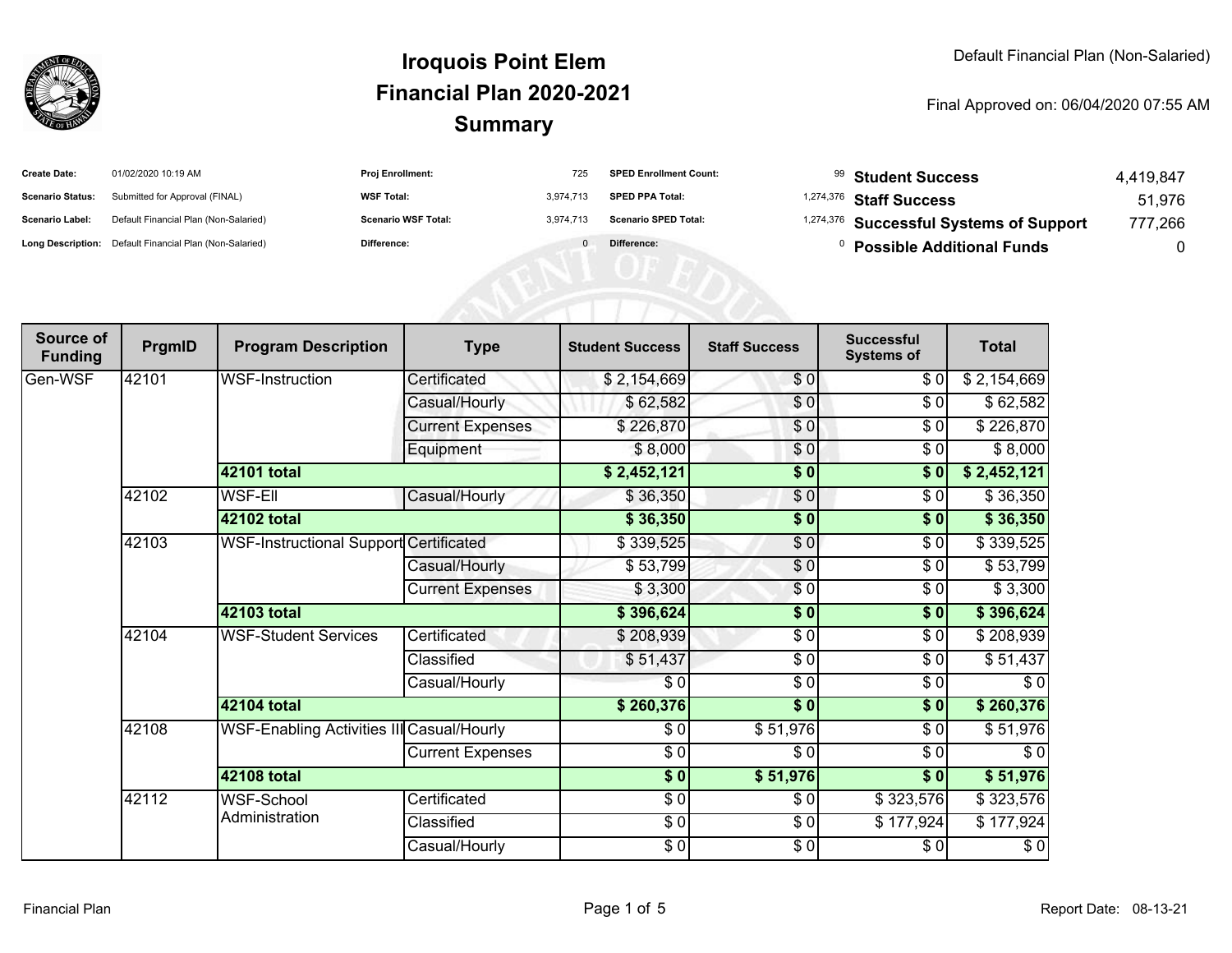

| Source of<br><b>Funding</b> | PrgmID           | <b>Program Description</b>                     | <b>Type</b>             | <b>Student Success</b> | <b>Staff Success</b>       | <b>Successful</b><br><b>Systems of</b> | <b>Total</b>     |
|-----------------------------|------------------|------------------------------------------------|-------------------------|------------------------|----------------------------|----------------------------------------|------------------|
| Gen-WSF                     | 42112            | <b>WSF-School</b><br>Administration            | <b>Current Expenses</b> | \$0                    | \$0                        | \$40,425                               | \$40,425         |
|                             |                  |                                                | Equipment               | $\overline{S}0$        | $\overline{S}0$            | \$3,000                                | \$3,000          |
|                             |                  | 42112 total                                    |                         | $\overline{\$0}$       | $\overline{\$0}$           | \$544,925                              | \$544,925        |
|                             | 42113            | <b>WSF-School Facility</b><br><b>Services</b>  | <b>Classified</b>       | \$0                    | $\overline{\$0}$           | \$170,924                              | \$170,924        |
|                             |                  |                                                | Casual/Hourly           | $\overline{S}0$        | $\overline{30}$            | \$44,117                               | \$44,117         |
|                             |                  |                                                | <b>Current Expenses</b> | \$0                    | $\sqrt{6}$                 | \$15,300                               | \$15,300         |
|                             |                  |                                                | Equipment               | $\overline{\$0}$       | $\overline{\$0}$           | \$2,000                                | \$2,000          |
|                             |                  | 42113 total                                    |                         | $\overline{\$0}$       | $\overline{\$0}$           | \$232,341                              | \$232,341        |
|                             | Gen-WSF          |                                                |                         | \$3,145,471            | \$51,976                   | \$777,266                              | \$3,974,713      |
| Gen-SPED                    | 17101            | <b>SPED Ppa - Instruction</b>                  | Certificated            | \$848,809              | \$0                        | $\sqrt{3}0$                            | \$848,809        |
|                             |                  |                                                | Classified              | \$344,340              | \$0                        | $\sqrt{3}0$                            | \$344,340        |
|                             |                  |                                                | Casual/Hourly           | \$42,195               | \$0                        | $\overline{\$0}$                       | \$42,195         |
|                             |                  |                                                | <b>Current Expenses</b> | \$39,032               | \$0                        | $\overline{\$0}$                       | \$39,032         |
|                             |                  | <b>17101 total</b>                             |                         | \$1,274,376            | $\overline{\$0}$           | $\overline{\$}0$                       | \$1,274,376      |
|                             | 17131            | Special Education in<br><b>Regular Schools</b> | Certificated            | \$0                    | \$0                        | $\overline{\$0}$                       | $\overline{\$0}$ |
|                             |                  |                                                | Classified              | $\overline{30}$        | $\overline{\$0}$           | $\sqrt{6}$                             | $\overline{30}$  |
|                             |                  | <b>17131 total</b>                             |                         | $\overline{\$0}$       | $\overline{\$0}$           | $\overline{\$0}$                       | $\overline{\$0}$ |
|                             | Gen-SPED         |                                                | \$1,274,376             | $\overline{\$0}$       | $\overline{\$0}$           | \$1,274,376                            |                  |
| Gen-Categ                   | 16807            | <b>Hawaiian Studies</b>                        | Casual/Hourly           | \$0                    | $\overline{\$0}$           | $\sqrt{6}$                             | $\overline{30}$  |
|                             |                  | <b>16807 total</b>                             |                         | $\overline{\$0}$       | $\overline{\$0}$           | $\overline{\$0}$                       | $\overline{\$}0$ |
|                             | <b>Gen-Categ</b> |                                                |                         | $\overline{\bullet}$   | $\overline{\$0}$           | $\overline{\$0}$                       | $\overline{\$0}$ |
| Federal                     | 18085            | <b>Essa Title III Language</b><br>Instruction  | Casual/Hourly           | $\overline{30}$        | $\overline{S}0$            | $\overline{\$0}$                       | $\overline{60}$  |
|                             |                  | <b>18085 total</b>                             |                         | $\overline{\$0}$       | $\overline{\phantom{0}30}$ | $\overline{\$0}$                       | $\overline{\$0}$ |
|                             | 19978            | Impact Aid-WSF                                 | <b>Current Expenses</b> | $\overline{\$0}$       | $\overline{\$0}$           | $\overline{\$0}$                       | $\overline{\$0}$ |
|                             |                  | <b>19978 total</b>                             |                         | $\overline{\$}0$       | $\overline{\$0}$           | \$0                                    | $\sqrt{ }$       |
|                             | 19979            | Impact Aid-Support to<br>Schools               | <b>Current Expenses</b> | $\overline{\$0}$       | $\overline{\$0}$           | $\overline{\$0}$                       | $\overline{30}$  |
|                             |                  | <b>19979 total</b>                             |                         | $\sqrt{6}$             | $\sqrt{6}$                 | \$0                                    | $\overline{\$0}$ |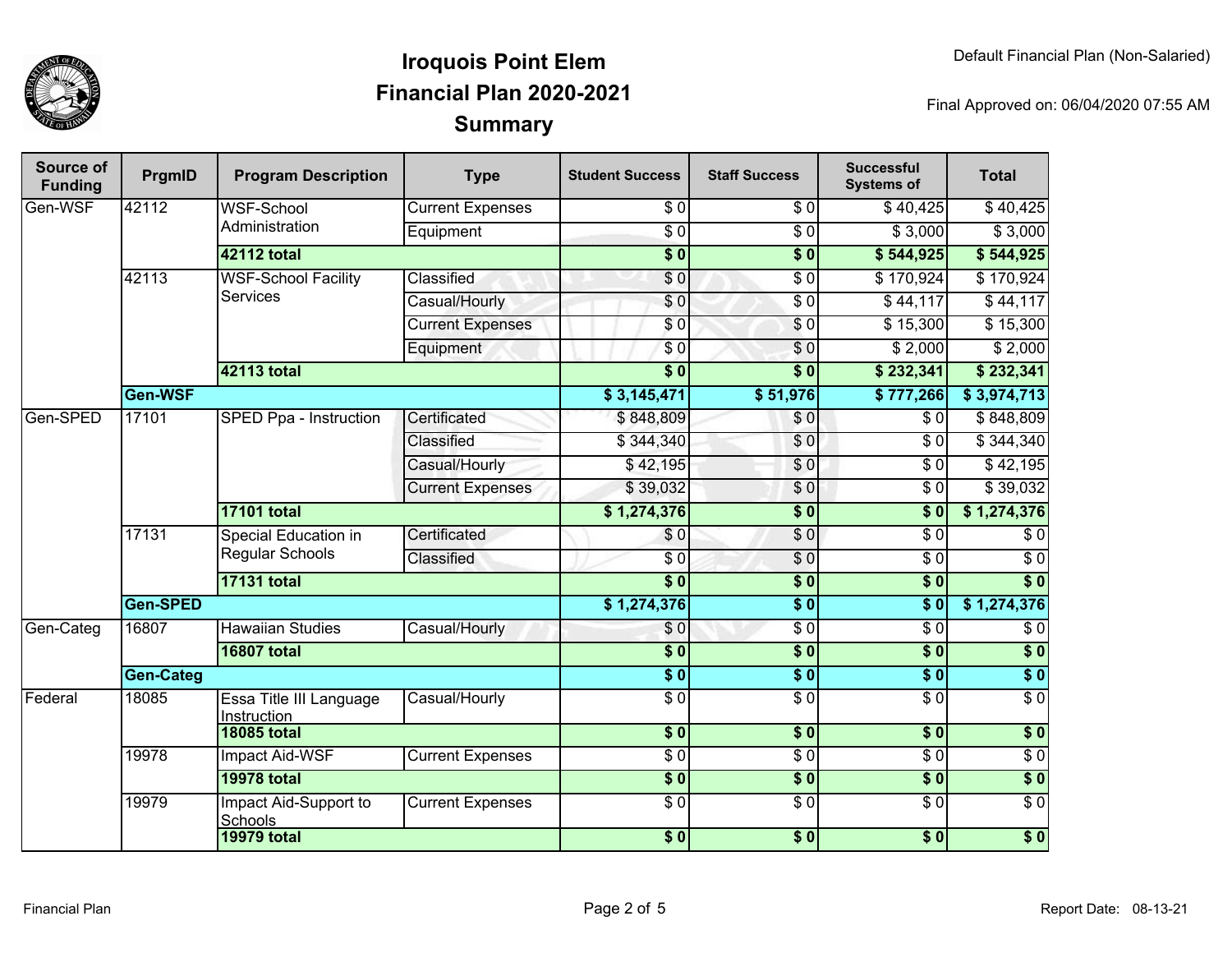

| Source of<br><b>Funding</b> | PrgmID          | <b>Program Description</b>                       | <b>Type</b>             | <b>Student Success</b>   | <b>Staff Success</b>     | <b>Successful</b><br><b>Systems of</b>                      | <b>Total</b>     |                 |
|-----------------------------|-----------------|--------------------------------------------------|-------------------------|--------------------------|--------------------------|-------------------------------------------------------------|------------------|-----------------|
| <b>IFederal</b>             | 20659           | Essa Title IIa Prof Dev-<br><b>OCISS</b>         | Casual/Hourly           | \$0                      | \$0                      | \$0                                                         | $\overline{\$0}$ |                 |
|                             |                 | <b>20659 total</b>                               |                         | $\overline{\bullet}$     | $\overline{\phantom{a}}$ | s <sub>0</sub>                                              | $\overline{\$0}$ |                 |
|                             | 20697           | Essa Title IIa Prof Dev                          | Casual/Hourly           | \$0                      | $\overline{\$0}$         | $\overline{\$0}$                                            | $\overline{\$0}$ |                 |
|                             |                 | <b>20697 total</b>                               |                         | \$0                      | \$0                      | \$0                                                         | $\sqrt{6}$       |                 |
|                             | 20698           | <b>Essa Title Ila Support</b><br>New Tchr & Prin | Casual/Hourly           | \$0                      | $\overline{\$0}$         | $\overline{\$0}$                                            | $\overline{\$0}$ |                 |
|                             |                 | <b>20698 total</b>                               |                         | $\overline{\$0}$         | \$0                      | \$0                                                         | $\overline{\$0}$ |                 |
|                             | 35913           | <b>Sch Prgm Food Services</b>                    | Classified              | \$0                      | \$0                      | $\overline{\$0}$                                            | $\sqrt{6}$       |                 |
|                             |                 |                                                  | Casual/Hourly           | \$0                      | $\frac{6}{3}$            | $\sqrt{6}$                                                  | $\sqrt{6}$       |                 |
|                             |                 | 35913 total                                      |                         | \$0                      | $\overline{\$0}$         | \$0                                                         | $\overline{\$0}$ |                 |
|                             | 52001           | <b>ESEA Title I-Homeless</b><br>Children         | <b>Current Expenses</b> | \$0                      | \$0                      | $\sqrt{6}$                                                  | $\overline{\$0}$ |                 |
|                             |                 | <b>52001 total</b>                               |                         | $\overline{\$0}$<br>50   | $\overline{\$0}$         | s <sub>0</sub>                                              | $\overline{\$0}$ |                 |
|                             | Federal         |                                                  |                         |                          | $\overline{\$0}$         | $\overline{\boldsymbol{\mathsf{S}}\boldsymbol{\mathsf{0}}}$ | $\overline{\$0}$ |                 |
| Gen-Cent                    | 35163           | <b>Food Services-General</b>                     | Classified              | \$0                      | \$0                      | $\overline{\$0}$                                            | $\overline{\$0}$ |                 |
|                             |                 | Fund                                             | Casual/Hourly           | \$0                      | $\overline{S}0$          | $\overline{\$0}$                                            | $\overline{\$0}$ |                 |
|                             |                 | 35163 total                                      |                         | $\overline{\$0}$         | $\overline{\$0}$         | $\overline{\$0}$                                            | $\overline{\$0}$ |                 |
|                             | <b>Gen-Cent</b> |                                                  |                         | $\overline{\bullet}$     | $\overline{\$0}$         | $\overline{\bullet}$ 0                                      | $\overline{\$0}$ |                 |
| Special                     | 19062           | <b>DOD-Fed Connected</b>                         | <b>Current Expenses</b> | \$0                      | $\overline{\$0}$         | $\overline{\$0}$                                            | $\overline{\$0}$ |                 |
|                             |                 |                                                  | Student Incentive       | Equipment                | \$0                      | $\overline{\$0}$                                            | $\overline{\$0}$ | $\overline{S}0$ |
|                             |                 | <b>19062 total</b>                               |                         | $\overline{\$0}$         | $\overline{\$0}$         | $\overline{\$0}$                                            | $\overline{\$0}$ |                 |
|                             | 19089           | DOD-Ea-CA Campbell-<br>Kapolei Ala Hele FY19     | Casual/Hourly           | $\overline{\$0}$         | $\overline{S}0$          | $\overline{\$0}$                                            | $\overline{\$0}$ |                 |
|                             |                 | <b>19089 total</b>                               |                         | $\overline{\textbf{50}}$ | s <sub>0</sub>           | \$0                                                         | $\overline{\$0}$ |                 |
|                             | 35304           | <b>Food Services-Special</b><br>Fund             | Casual/Hourly           | $\overline{\$0}$         | $\overline{\$0}$         | $\overline{\$0}$                                            | $\overline{\$0}$ |                 |
|                             |                 |                                                  | <b>Current Expenses</b> | $\overline{\$0}$         | $\overline{\$0}$         | $\overline{\$0}$                                            | $\overline{\$0}$ |                 |
|                             |                 | 35304 total                                      |                         | $\frac{1}{2}$            | $\overline{\$0}$         | 30                                                          | $\overline{\$0}$ |                 |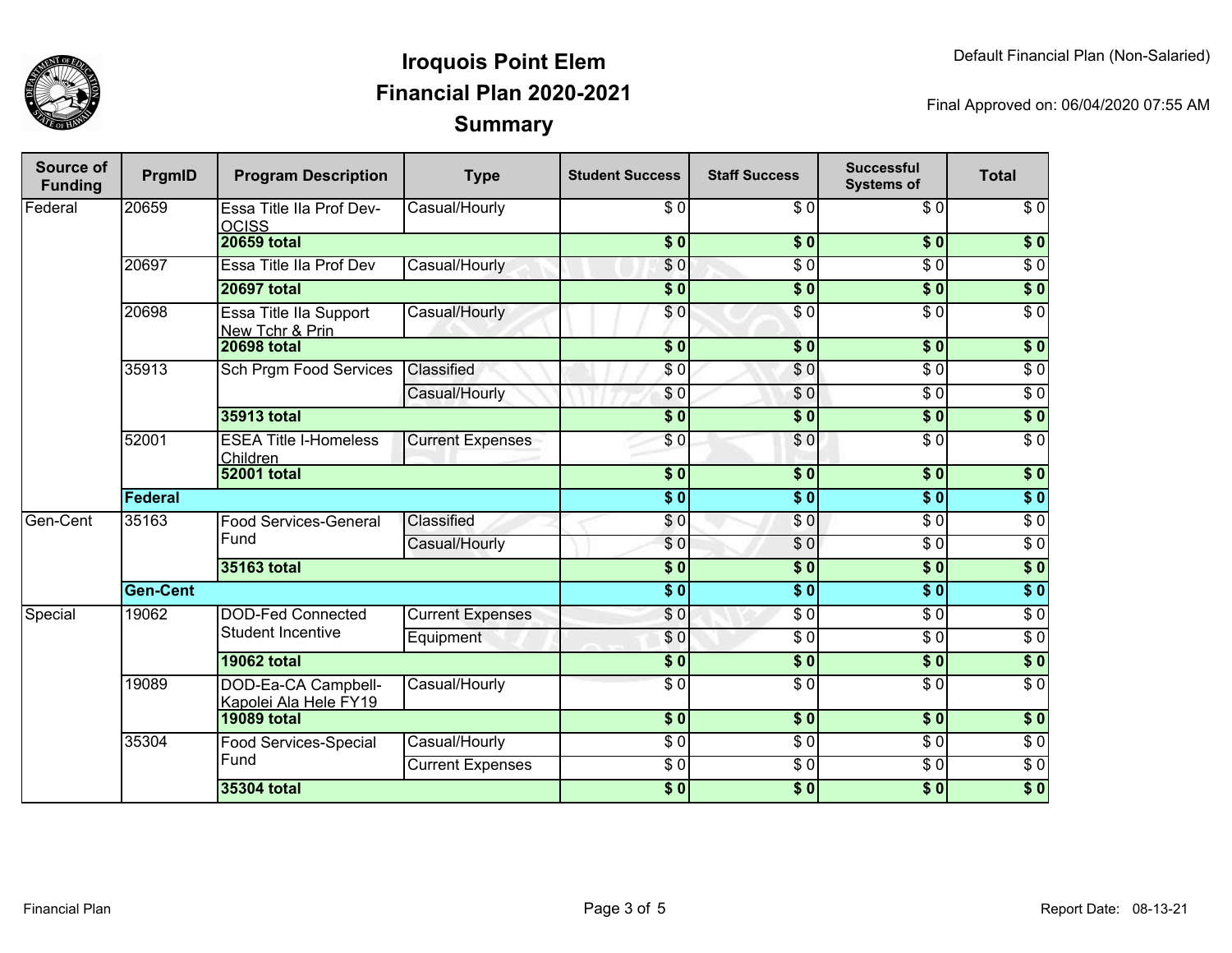



| Source of<br><b>Funding</b> | PrgmID         | <b>Program Description</b>           | <b>Type</b>             | <b>Student Success</b> | <b>Staff Success</b> | <b>Successful</b><br><b>Systems of</b> | <b>Total</b> |
|-----------------------------|----------------|--------------------------------------|-------------------------|------------------------|----------------------|----------------------------------------|--------------|
| Special                     | 37307          | Use of School Facilities -<br>School | <b>Current Expenses</b> | \$ 01                  | \$ 0 I               | \$0                                    | \$0          |
|                             |                | 37307 total                          |                         | \$01                   | S <sub>0</sub>       | \$01                                   | \$0          |
|                             | <b>Special</b> |                                      |                         | \$ 0 I                 | <b>SO</b>            | S <sub>0</sub>                         | \$0          |
| <b>Sand Total</b>           |                |                                      | \$4,419,847             | \$51,976               | \$777,266            | \$5,249,089                            |              |